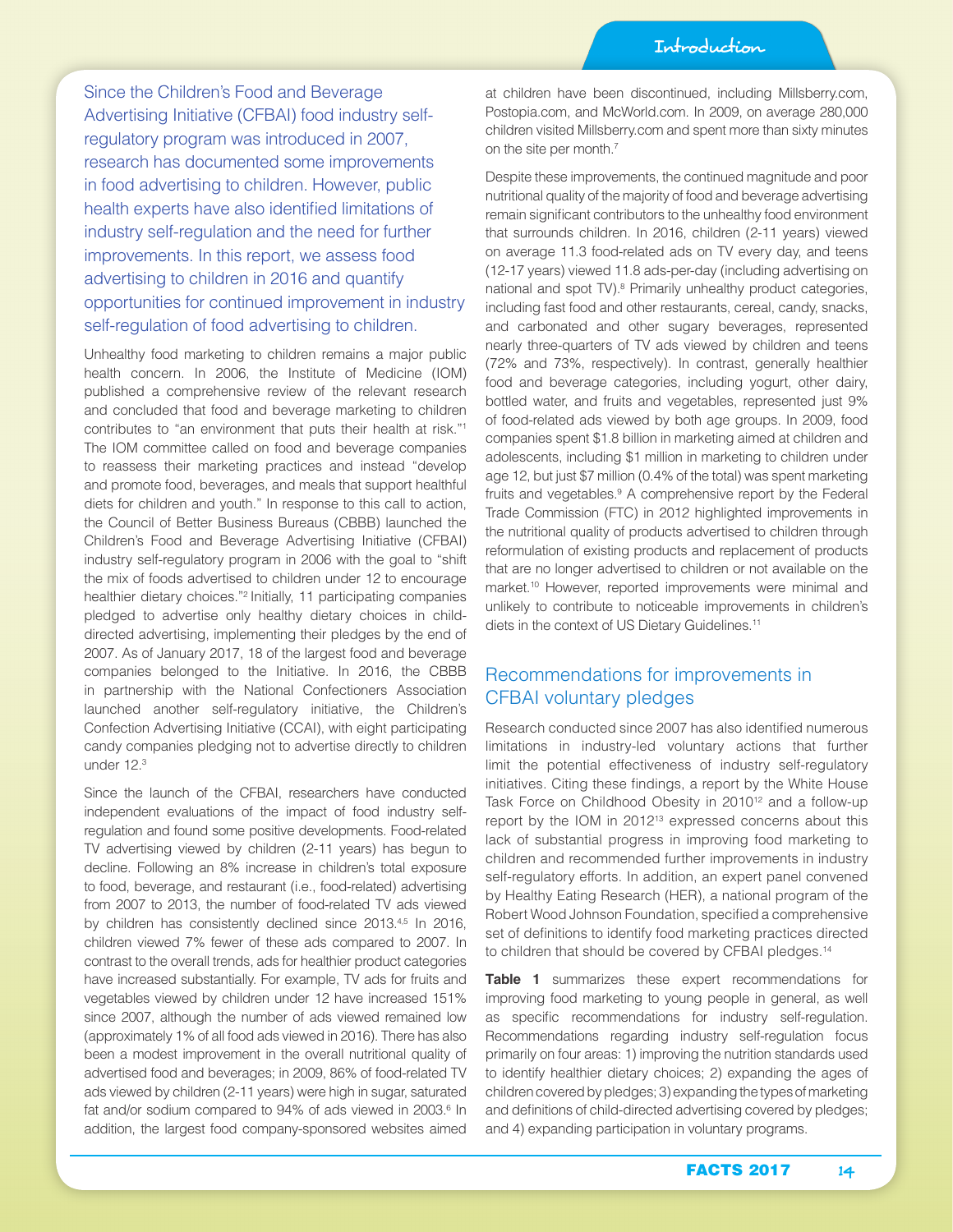### **Table 1.** Recommendations for improvements in food marketing to children and industry self-regulatory pledges

|                                                                                                                                                                                                                                                                                                                                                                                                                        | <b>Recommended improvements</b>          |                                        |                                                             |                                             |  |
|------------------------------------------------------------------------------------------------------------------------------------------------------------------------------------------------------------------------------------------------------------------------------------------------------------------------------------------------------------------------------------------------------------------------|------------------------------------------|----------------------------------------|-------------------------------------------------------------|---------------------------------------------|--|
| White House Task Force (2010) <sup>15</sup>                                                                                                                                                                                                                                                                                                                                                                            | Improve<br>nutrition<br><b>standards</b> | <b>Expand</b><br>child ages<br>covered | <b>Expand types/</b><br>definitions of<br>marketing covered | <b>Expand</b><br>voluntary<br>participation |  |
| Recommendation 2.5: The food and beverage industry should extend<br>its self-regulatory program to cover all forms of marketing to children,<br>and food retailers should avoid in-store marketing that promotes<br>unhealthy products to children.                                                                                                                                                                    |                                          |                                        | $\checkmark$                                                |                                             |  |
| Recommendation 2.6: All media and entertainment companies should<br>limit the licensing of their popular characters to food and beverage<br>products that are healthy and consistent with science-based standards.                                                                                                                                                                                                     | ✔                                        |                                        |                                                             |                                             |  |
| Recommendation 2.7: The food and beverage industry and the<br>media and entertainment industry should jointly adopt meaningful,<br>uniform nutrition standards for marketing food and beverages to<br>children, as well as a uniform standard for what constitutes marketing<br>to children.                                                                                                                           | V                                        |                                        | V                                                           |                                             |  |
| Recommendation 2.9: If voluntary efforts to limit the marketing of<br>less healthy foods and beverages to children do not yield substantial<br>results, the U.S. Federal Communications Commission (FCC) should<br>consider revisiting and modernizing rules on commercial time during<br>children's programming.                                                                                                      |                                          |                                        |                                                             |                                             |  |
|                                                                                                                                                                                                                                                                                                                                                                                                                        | <b>Recommended improvements</b>          |                                        |                                                             |                                             |  |
| Institute of Medicine (IOM) (2012) <sup>16</sup>                                                                                                                                                                                                                                                                                                                                                                       | Improve<br>nutrition<br><b>standards</b> | <b>Expand</b><br>child ages<br>covered | <b>Expand types/</b><br>definitions of<br>marketing covered | <b>Expand</b><br>voluntary<br>participation |  |
| Strategy 3-2: Implement common standards for marketing foods and<br>beverages to children and adolescents.                                                                                                                                                                                                                                                                                                             |                                          |                                        |                                                             |                                             |  |
| The food, beverage, restaurant, and media industries should take<br>broad, common and urgent voluntary action to make substantial<br>improvements in their marketing aimed directly at children aged 2-17.                                                                                                                                                                                                             |                                          |                                        |                                                             |                                             |  |
| All foods and beverages marketed to this age group should support<br>a diet that accords with the Dietary Guidelines for Americans.                                                                                                                                                                                                                                                                                    | ✔                                        |                                        |                                                             |                                             |  |
| Children and adolescents should be encouraged to avoid calories<br>from foods that they generally overconsume (e.g., products high in<br>sugar, fat, and sodium) and to replace them with foods they generally<br>underconsume (e.g., fruits, vegetables, and whole grains).                                                                                                                                           | ✔                                        |                                        |                                                             |                                             |  |
| The standards set for foods and beverages marketed to children<br>and adolescents should be widely publicized and easily available<br>to parents and other consumers.                                                                                                                                                                                                                                                  | ✔                                        |                                        |                                                             |                                             |  |
| They should cover foods and beverages marketed to children and<br>adolescents ages 2-17 and should apply to a broad range of<br>marketing and advertising practices, including digital marketing<br>and the use of licensed characters and toy premiums.                                                                                                                                                               |                                          | $\overline{\mathcal{L}}$               |                                                             |                                             |  |
| If such marketing standards have not been adopted within 2 years by<br>a substantial majority of food, beverage, restaurant, and media<br>companies that market foods and beverages to children and<br>adolescents, policy makers at the local, state, and federal levels<br>should consider setting mandatory nutritional standards for marketing<br>to this age group to ensure that such standards are implemented. |                                          |                                        |                                                             |                                             |  |
| Potential actions include:                                                                                                                                                                                                                                                                                                                                                                                             |                                          |                                        |                                                             |                                             |  |
| All food and beverage companies, including chain and quick-service<br>restaurants, adopting and implementing voluntary nutrition standards<br>for foods and beverages marketed to children and adolescents;                                                                                                                                                                                                            |                                          |                                        |                                                             |                                             |  |
| The Children's Food and Beverage Advertising Initiative and<br>National Restaurant Association Initiative, as major self-regulatory<br>marketing efforts, adopting common marketing standards for all<br>member companies, and actively recruiting additional members to<br>increase the impact of improved food marketing to children and<br>adolescents;                                                             |                                          |                                        | ✔                                                           |                                             |  |
| Media companies adopting nutrition standards for all foods they<br>market to young people; and                                                                                                                                                                                                                                                                                                                         | ✔                                        |                                        |                                                             |                                             |  |
| The Federal Trade Commission regularly tracking the marketing<br>standards adopted by food and beverage companies, restaurants,<br>and media companies.                                                                                                                                                                                                                                                                |                                          |                                        |                                                             |                                             |  |
|                                                                                                                                                                                                                                                                                                                                                                                                                        |                                          |                                        | <b>FACTS 2017</b>                                           | 15                                          |  |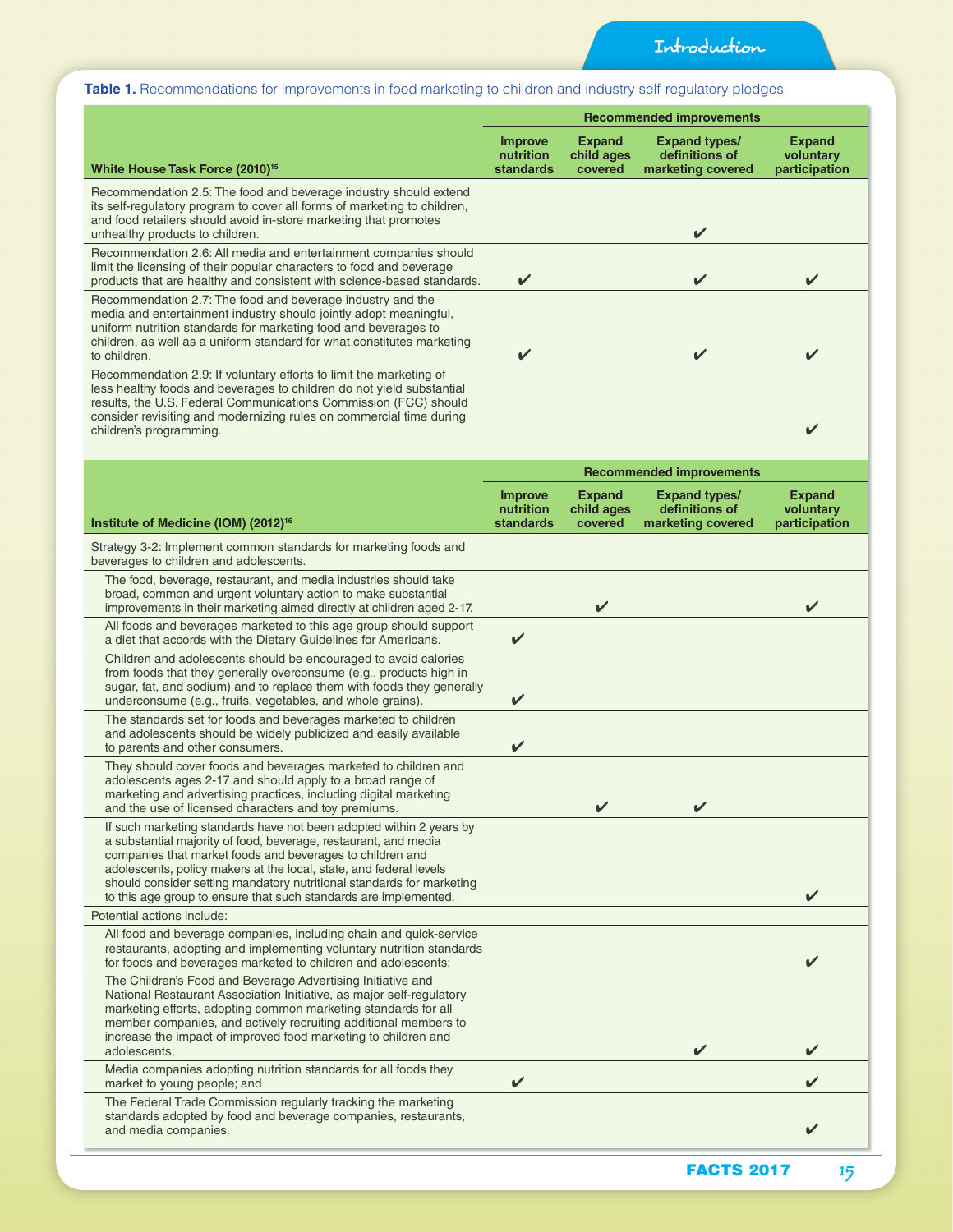Introduction

**Table 1.** Recommendations for improvements in food marketing to children and industry self-regulatory pledges (continued)

|                                                                                                                                                                                                                                                                                                          | <b>Recommended improvements</b>   |                                        |                                                             |                                             |  |
|----------------------------------------------------------------------------------------------------------------------------------------------------------------------------------------------------------------------------------------------------------------------------------------------------------|-----------------------------------|----------------------------------------|-------------------------------------------------------------|---------------------------------------------|--|
| <b>Healthy Eating Research (HER) Recommendations for</b><br>Responsible Food Marketing to children (2015) <sup>17</sup>                                                                                                                                                                                  | Improve<br>nutrition<br>standards | <b>Expand</b><br>child ages<br>covered | <b>Expand types/</b><br>definitions of<br>marketing covered | <b>Expand</b><br>voluntary<br>participation |  |
| The child audience is defined as birth to 14 years of age.                                                                                                                                                                                                                                               |                                   | V                                      |                                                             |                                             |  |
| Media and venues are considered child-directed if children constitute<br>25 percent or more of the audience or if an assessment of the<br>marketing strategies, techniques, characteristics, and venue suggests<br>that children are the target demographic for the advertising or<br>marketing message. |                                   |                                        | $\overline{\mathbf{v}}$                                     |                                             |  |
| Any marketing that is especially appealing to kids is child-directed.                                                                                                                                                                                                                                    |                                   |                                        | $\boldsymbol{\nu}$                                          |                                             |  |
| Brands marketed to children contain only products that meet<br>nutrition criteria.                                                                                                                                                                                                                       |                                   |                                        |                                                             |                                             |  |

## Nutrition standards for healthier dietary choices

The initial criteria for participation in the CFBAI allowed companies to establish their own nutrition standards for food and beverages that could be advertised to children. Although companies were required to utilize science-based standards,<sup>18</sup> different companies with products in the same categories used different definitions of "healthy." This practice raised numerous concerns. For example, one study found that in 2009, 96% to 97% of ads viewed by children on childdirected TV programming were high in sugar, saturated fat, and/or sodium.19 Furthermore, the nutritional quality of products advertised on child-directed TV was worse than products advertised on other TV programming not covered by company pledges, and products advertised by CFBAI companies on children's TV were worse than products advertised by non-participating companies. Another study found that in 2009 less than 1% of food ads appearing on children's TV were for nutritious products that children should be encouraged to consume, such as fruit, vegetables and whole grains.<sup>20</sup>

In 2011, the CFBAI addressed this critique by introducing new category-specific uniform nutrition criteria to be fully implemented by the end of 2013.<sup>21</sup> These criteria included specific limits on calories, saturated fat, sodium, and total sugar for 10 different categories of food and drink products and were consistent across all participating companies. In addition to thresholds for nutrients to limit, the criteria also required that eligible products include a specified amount of nutrient components to encourage, including fruit, vegetables, dairy, and/or whole grain, or fortification. Although changes in the nutritional quality of products advertised to children since the new criteria were fully implemented have not been evaluated comprehensively, an evaluation of food ads appearing on one children's TV channel (Nickelodeon) in 2015 found a small improvement: 65% of products featured in food ads in 2015 were unhealthy compared to 69% in 2010.<sup>22</sup> However, the same study also found that the total number of ads for unhealthy products increased during this time. Furthermore, the list of products approved for advertising

to children by CFBAI companies as of July 2017 included products with calories consisting primarily of added sugars, such as Popsicles, Fruit Roll-Ups and Fruit Gushers, and Kool-Aid, as well as fried chicken nuggets and french fries from fast-food restaurants, and cereals consisting of approximately one-third added sugar.<sup>23</sup>

Another concern that has been raised about the CFBAI nutrition standards is that they only apply to products shown in the advertisements. As a result, children's food and drink brands may specify a subset of products that meet the nutrition standards to be featured in child-directed advertising. Even if the majority of products offered by the brand do not meet the nutrition standards, the brand can advertise directly to children either by only showing products that meet the nutrition standards, or by showing a brand logo without any products (as in banner ads on the internet). Some research has documented the extent of this limitation. In 2013, McDonald's and Burger King specified just 12 kids' meals (i.e., main dish, side, and drink) that met CFBAI nutrition standards and could be featured in their ads, out of 328 possible combinations of kids' meals offered at their restaurants.24 Similarly, in 2013 Kraft Foods offered five varieties of Lunchables that met nutrition standards and could be advertised to children and 37 additional varieties that did not meet the standards.25 A small image of the approved products appeared on the majority of advertisements for the brand, while banner advertising on third-party websites often included a brand logo without a product image. Furthermore, the products that could be advertised received just 15% of the shelf space allocated to Lunchables in supermarkets, and they were significantly less likely to receive prime shelf placement at children's eye level. These findings support the HER expert panel recommendation that "brands marketed to children contain only products that meet nutrition criteria."

# Ages of children covered

Another limitation of the CFBAI identified by the IOM and the HER expert panel is that company pledges to market only products that meet nutrition criteria to children apply only to children up to age 11. The IOM recommended that all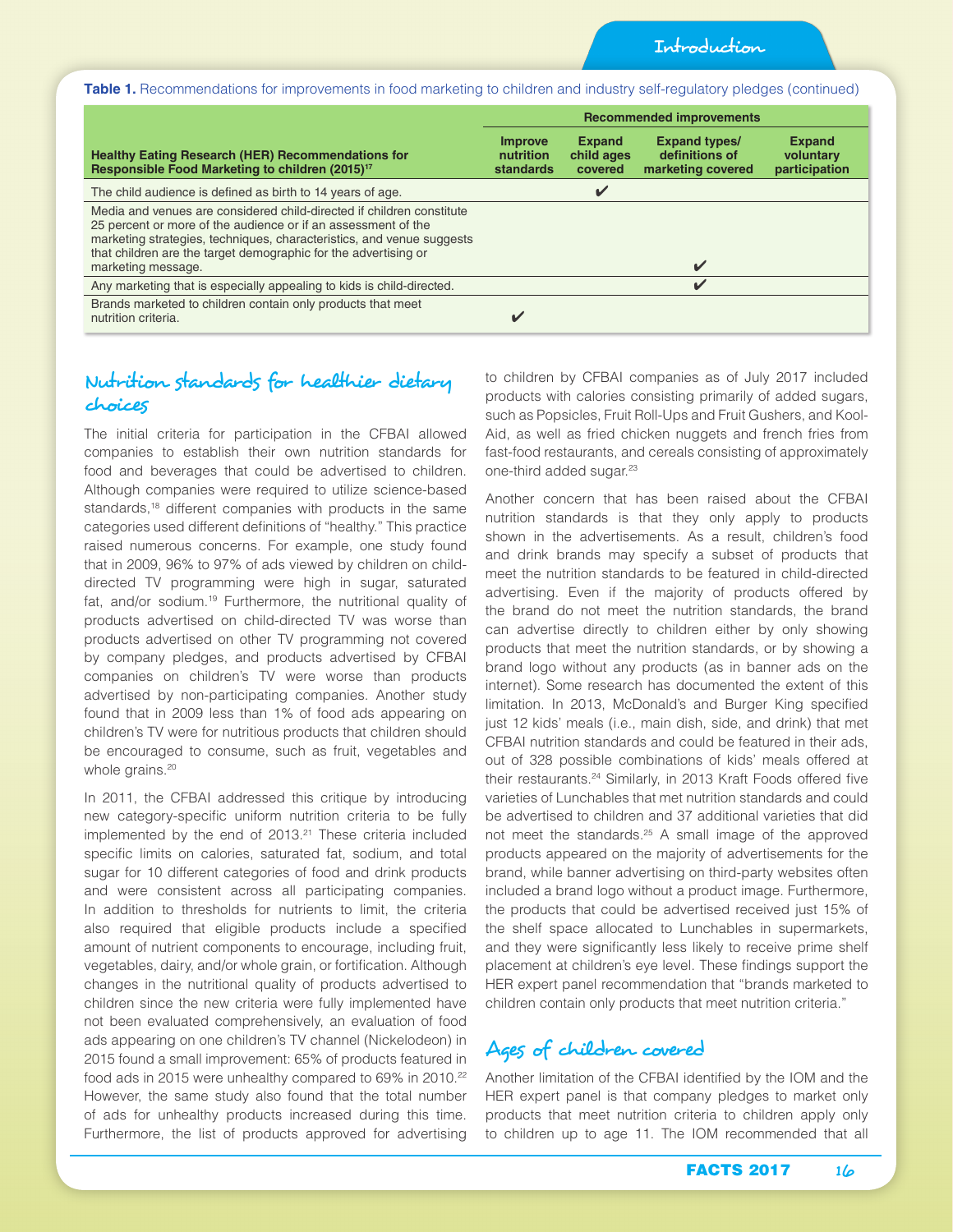voluntary industry actions should address children ages 2 to 17,<sup>26</sup> while the HER expert panel specifically recommended that CFBAI should expand its protections to include children ages 12 to 14.27 The HER panel cited several reasons that young teens should be covered. At this age, children may be even more susceptible to influence from unhealthy food marketing due to their unique stage of cognitive development; their greater exposure to forms of marketing that disguise their persuasive intent, such as product placements, social media, and mobile marketing; and their greater independence and higher levels of media consumption.<sup>28</sup> Furthermore, following CFBAI implementation, food and beverage companies substantially increased advertising to teens 12 to 17 years old. For example, from 2007 to 2012 teens' exposure to foodrelated TV advertising increased by 25%, while exposure for children (ages 2-11) increased 8%.29

Protections for very young children (ages 2-5) in current CFBAI pledges also raise concerns. Although not required by the Initiative, most participating companies have pledged that they will not direct any advertising to children under 6 years old, even for products that meet CFBAI nutrition criteria.<sup>30</sup> These pledges address concerns identified by a large body of research demonstrating that young children (up to age 7 or 8) do not possess the cognitive ability to understand the persuasive intent of advertising.31,32 As a result, legal scholars have argued that all forms of advertising to very young children are inherently unfair and potentially misleading.<sup>33,34</sup> Yet in 2009, young children 2 to 5 years old viewed just 14% fewer food-related ads on TV compared with children 6 to 11 years old,<sup>35</sup> and from 2009 to 2011, the number of ads viewed by young children increased by 9% to 11.9 food-related ads viewed per day by children under age 6.36

## Definitions of child-directed advertising

Additional limitations of CFBAI company pledges noted by the HER expert panel, $37$  the IOM, $38$  and the White House Taskforce<sup>39</sup> relate to how the Initiative defines "child-directed advertising" and forms of marketing that are not included in that definition. Currently, the Initiative covers "advertising" (defined by the American Marketing Association as the placement of persuasive messages purchased in mass media40) and some additional forms of marketing, such as the use of licensed characters and marketing in elementary schools.<sup>41</sup> In addition, advertising directed to children is defined as advertising in media where children under age 12 comprise 35% or more of the audience. Specifically, the HER expert panel recommended a broader definition of childdirected marketing that includes 1) media and other venues where children constitute 25% or more of the audience; 2) all marketing strategies, techniques, characteristics, and venues where children appear to be the target demographic for the advertising or marketing message; and 3) any marketing that is especially appealing to kids.

Previous research has documented limitations of the current CFBAI definition of child-directed advertising. Less than onehalf of food-related TV ads seen by children ages 2 to 5 and 6 to 11 appeared during programming that met these criteria in 2009 (46% and 44% of ads viewed, respectively).<sup>42</sup> Much of the advertising that children see appears on programming that is viewed by large audiences, including both children and adults. However, the CFBAI definition does not include programming that is clearly child-directed, but also viewed by adults, such as Disney family movies and animated holiday specials, nor does it include programming that is viewed primarily by children and young teens, such as on Nick-at-Nite and Adult Swim "tween" networks.<sup>43,44</sup> Similarly, an analysis of the most popular food company advergame websites (i.e., online foodbranded games) in 2009 found that not one would qualify as child-directed according to the CFBAI criteria that 35% or more of visitors are children under age 12.45 Furthermore, just because advertising is not exclusively aimed at children does not lessen its influence on children. As has been demonstrated by research on adult products, such as beer and cigarettes, advertising that uses techniques that appeal to children (e.g., Budweiser animated frogs and Joe Camel) affects children's attitudes and preferences for those products.46-49 As a result, the HER expert committee recommended that CFBAI requirements also apply to advertisements with techniques that appeal to children, such as animated and/or anthropomorphic spokescharacters, regardless of where they appear.50

The HER expert panel also recommended that other kinds of marketing should be considered child-directed and covered by CFBAI company pledges, including sponsorships of children's sports programming or other activities; cause marketing and other branded forms of philanthropy; mobile game apps for branded food and drinks; merchandising of food brand names and logos on toys and children's clothing; and marketing in theme parks, recreation centers, and other places where children gather, including all forms of marketing in schools.51 Notably, food company expenditures on product placements, athletic and event sponsorships, cross-promotion licenses, celebrity fees, and philanthropic marketing targeted to youth increased by 8% from 2006 to 2009, whereas child-targeted advertising in traditional media declined.<sup>52</sup> Furthermore, youth-targeted marketing in digital media, including social media and mobile marketing, increased by 51% from 2006 to 2009, indicating that companies are focusing more of their youth-directed marketing to these newer media that cannot be assessed using traditional audience measurement techniques.

## Voluntary participation

A final limitation of the CFBAI and other industry selfregulatory initiatives is that participation is voluntary. The number of companies participating in the CFBAI has increased from 11 initially to 18 in 2017, and now includes the majority of the largest U.S. food and beverage advertisers. The CCAI initiative includes an additional eight confectionary companies. However, evaluations conducted in 2009 showed that less than three-quarters of food-related advertisements